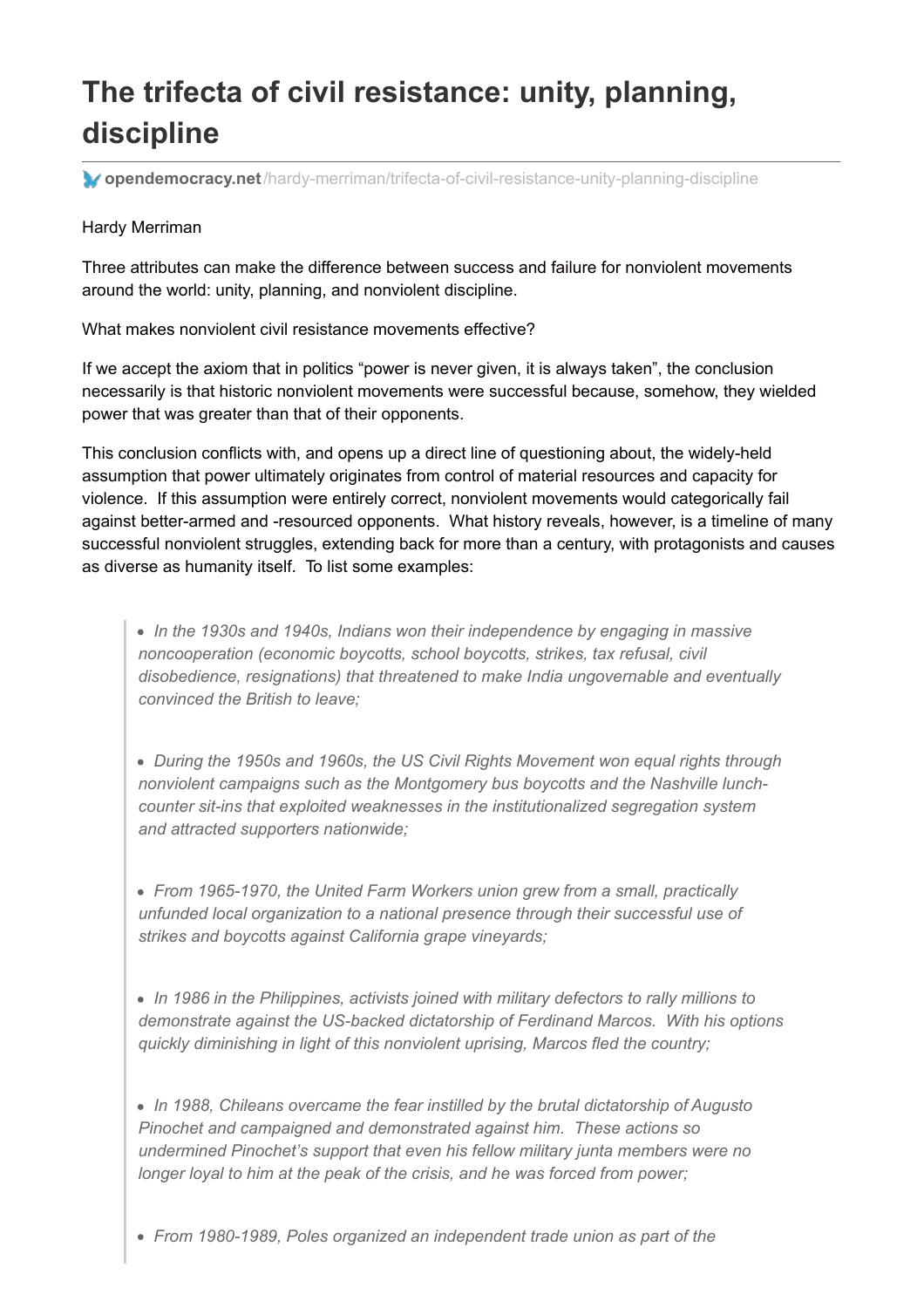*Solidarity movement and took back their country from Soviet rule;*

*In 1989, protests and strikes that became known as the Velvet Revolution led to a peaceful transition from communism in Czechoslovakia. Similar actions led to peaceful transitions in East Germany, and in Latvia, Lithuania, and Estonia in 1991;*

- *Strikes, boycotts, civil disobedience and external sanctions beginning in the 1980s played a major role in ending apartheid in South Africa in the early 1990s;*
- *In the following decade, Serbs (2000), Georgians (2003), and Ukrainians (2004) ended autocratic rule by mobilizing to prevent or resist fraudulent election results;*
- *In 2005, Lebanese ended the occupation of their country by Syrian troops through massive nonviolent demonstrations;*
- *In 2006, Nepalis engaged in mass disobedience and forced the restoration of civilian rule;*
- *From 2007-2009, in the midst of violent insurgency and in the face of a military ruler, Pakistani lawyers, civil society groups, and ordinary citizens successfully pushed for the restoration of an independent judiciary and a repeal of state of emergency laws.*

## **If people do not obey, rulers cannot rule**

These and other movements of civil resistance succeeded because they were based on a fundamental insight about power: that nearly all institutions, organizations, and systems in a society depend on the ongoing consent, cooperation, and obedience of large numbers of ordinary people. Therefore, if people choose to withdraw their consent and cooperation in an organized and strategic way, they can wield coercive power. When people do not obey, then presidents, mayors, CEOs, generals, and other "power holders" can no longer rule with unchecked power.

Nonviolent tactics, such as strikes, boycotts, mass demonstrations, civil disobedience, the establishment of parallel institutions, and literally hundreds of other creative actions, were the instruments used to do this. They were not used necessarily for moral reasons, but rather for pragmatic ones. Some who adopted civil resistance had seen similar strategies work in other countries or in their own histories, and recognized that this type of resistance had the best prospects of success of the options available to them.

## **Skills and conditions**

Amidst these inspiring nonviolent movement victories, however, history and the contemporary world also offer examples of failed or inconclusive movements. The world watched Poland's and Czechoslovakia's nonviolent revolutions in the same year that it saw the Tiananmen Square massacre. In the last decade, large numbers of people used nonviolent tactics in Burma, Zimbabwe, Egypt and Iran, but those movements' goals have not so far been achieved. In the successful self-determination struggle in East Timor, civil resistance was indispensable, but while it has helped propel civilian-based movements against occupiers elsewhere—in Palestine, West Papua, Western Sahara and Tibet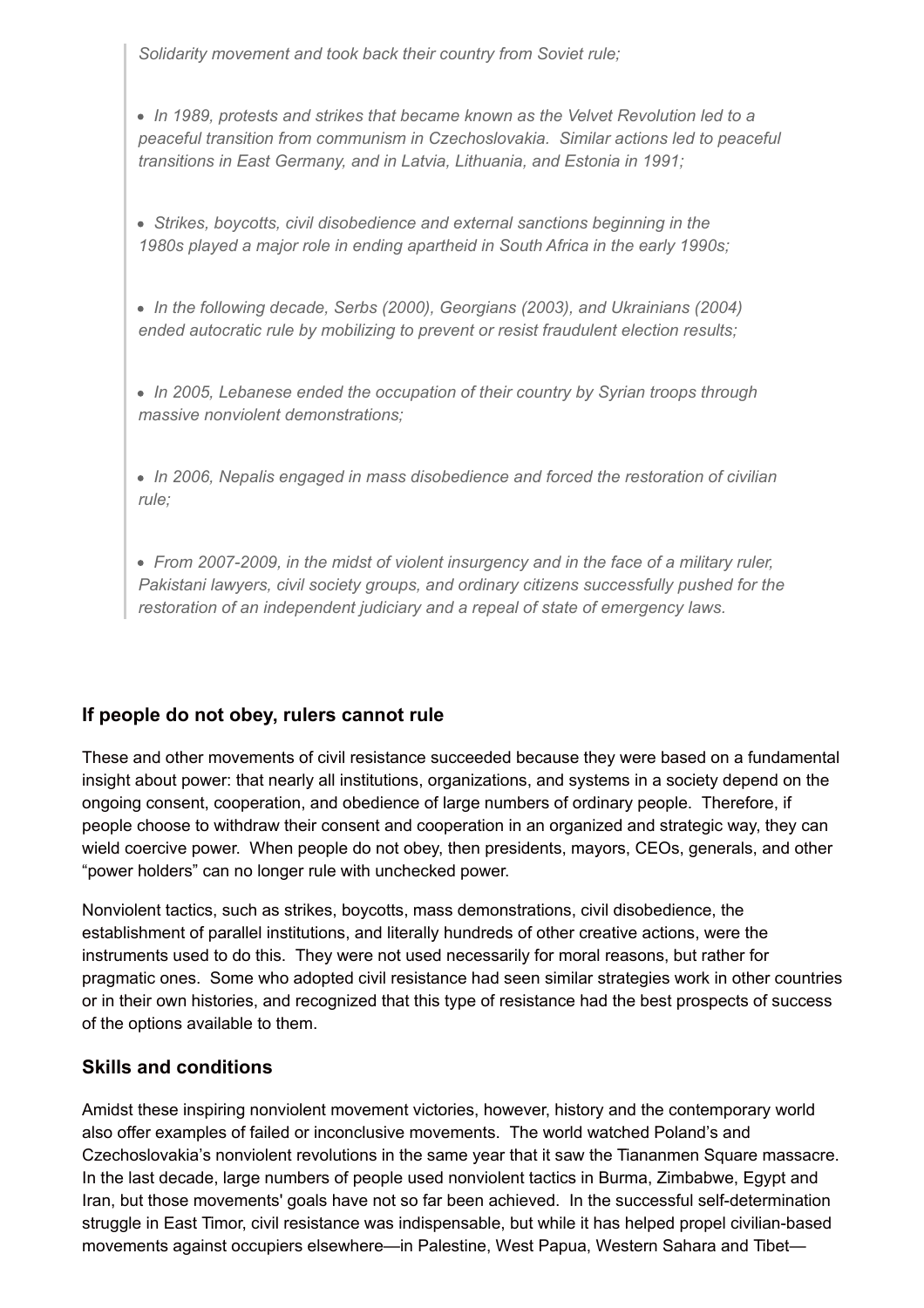those struggles remain unresolved.

What accounts for the discrepancies among these and other cases?

The factors that made these and other movements succeed or fail is a subject on which reasonable and well-informed people can disagree[.\[1\]](https://www.opendemocracy.net/hardy-merriman/trifecta-of-civil-resistance-unity-planning-discipline#_ftn1) Each situation is highly complex and establishing direct causality is difficult at best. The arguments I most often hear by scholars, journalists, and others are that the trajectories and outcomes of these and other predominantly nonviolent movements were largely determined by structures, conditions and exceptional circumstances in which each movement operated.

For example, arguments have been made that nonviolent movements are effective only in societies in which an oppressor is unwilling to use lethal force. Others may claim that certain economic criteria (i.e. economic ideology, income levels, wealth distribution, the presence of a middle class) and educational levels are critical for successful movements. Still others claim that the role of superpowers and regional hegemons supersedes the importance of other variables in determining a movement's outcome. The number of additional structures and conditions a person can cite—i.e. ethnic diversity, political and cultural history, population size, land area—are numerous, and to be sure, many of these conditions can influence the course of a given movement.

As a counterpoint to structural and conditional factors are factors based on a movement's skills in waging conflict, i.e. what academics call "agency". Skills and agency refer to those variables over which a movement has some control: what strategy of action the movement chooses; what language it uses to mobilize people and keep them involved; how it builds coalitions; where and how it targets its adversary; and a myriad of other decisions involved in engaging in civil resistance.

In my view, these skill-based factors are often significantly underemphasized or overlooked by those who come into contact with and analyze nonviolent movements. Why this is so is beyond the scope of this article, but one reason may be that people doubt or do not know the premise on which nonviolent action is based—that through shifts in collective behavior, power can be re-allocated from entrenched and oppressive adversaries to people's movements. Instead, they assume that there must have been exogenous variables or extraordinary circumstances that made this possible in the cases in which it has occurred.

However, we can respect the role of structures and conditions in influencing nonviolent movements' trajectories and outcomes without downplaying the importance of agency and skills. Indeed, agency and skills make a difference, and in some cases have enabled movements to overcome, circumvent, or transform adverse conditions.

The importance, and sometimes primacy, of skills and agency are considered common knowledge in other disciplines such as business or military thinking. Why should nonviolent struggle be any different in this regard? A military general or corporate CEO would laugh if they were told that strategy was of marginal importance to the outcome of their endeavors. Sun Tzu's classic *The Art of War* would not be so well known if people thought the outcome of contests and contentious interactions were always foreordained by material conditions.

To return then to the opening question of this article—what makes nonviolent movements effective? we can start to find answers by looking at strategic choices and best practices gleaned from historic movements. There are a variety of agency-based factors and skills that can influence a movement's outcome, but (for the sake of simplicity) if we distill those down to a few essentials, three attributes of successful nonviolent movements emerge: unity, planning, and nonviolent discipline.

#### **Unity, planning and discipline**

At first glance the importance of such attributes may seem self-evident. Yet the profundity of these attributes and their overarching implications sometimes are missed when one views movements at a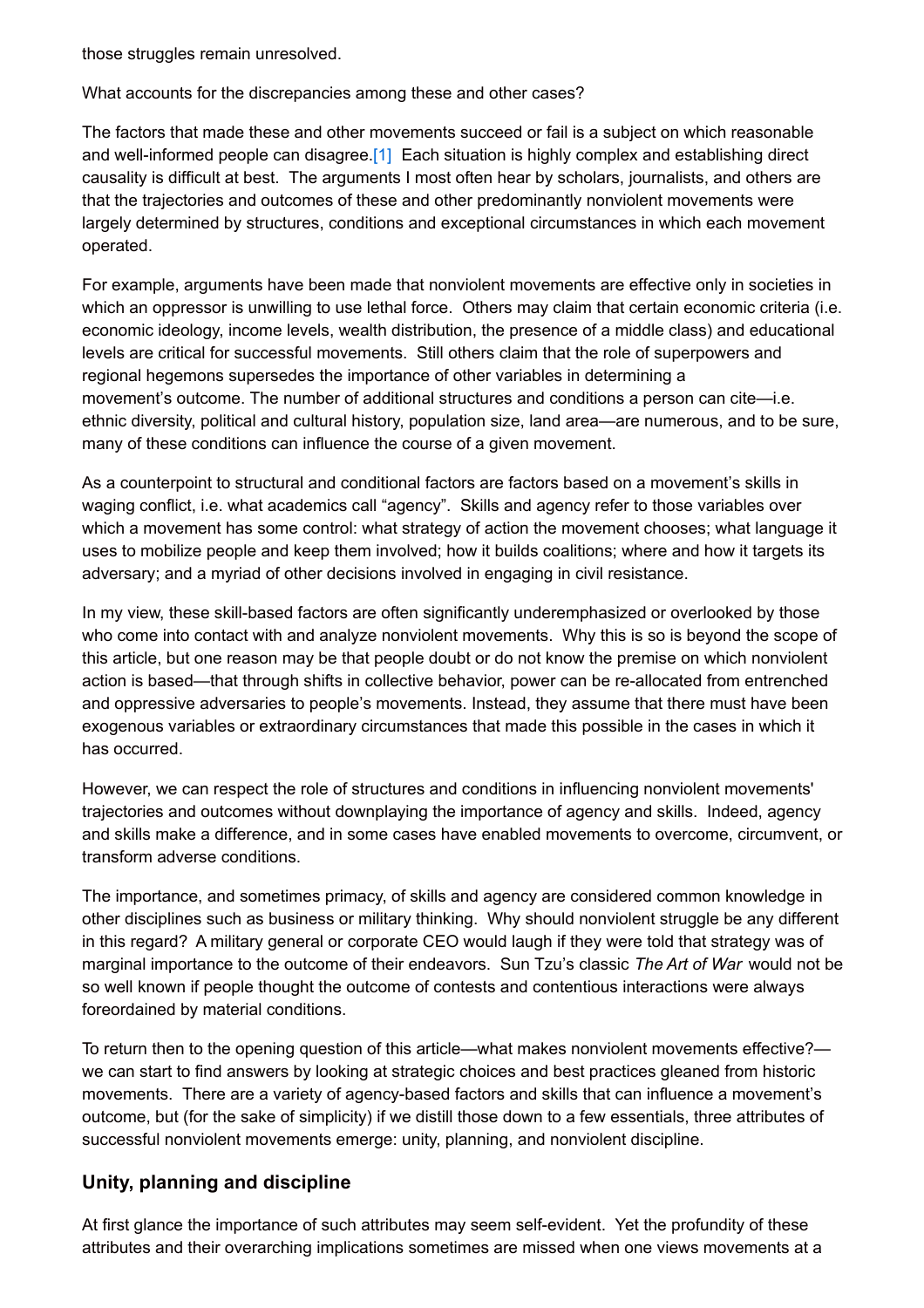predominantly tactical and granular level. Each merits elaboration.

*Unity* is important because nonviolent movements draw their strength from the participation of people in diverse sectors of society. Put simply: numbers matter. The more people a movement has supporting it, the greater its legitimacy, power, and tactical repertoire. Successful movements therefore continually reach out to new groups in their societies, e.g. men and women; youth, adults, and elders; urban and rural populations; minorities; members of religious institutions; farmers, laborers, business people, and professionals; wealthy, middle class, and lower economic stratas; police, soldiers, and members of the judiciary, as well as other groups.

Successful movements also continually reach out to their opponent's supporters, understanding that one of the strengths of sustained civil resistance in the service of a unifying vision is the ability to induce loyalty shifts and defections among its opponent's ranks. For example, the South African antiapartheid movement's ongoing civic disruption combined with its call for national reconciliation was able to garner widespread support and create unity for the cause of change, even among some white supporters who had previously supported the apartheid state.

Participants in nonviolent movements must also make complex decisions about the course their movements should take. *Strategic planning* is of central importance in doing this. Regardless of the merit of one's cause or the morally indefensible acts of one's opponent, oppression is usually not overcome solely through spontaneous and improvised acts of resistance, even if such acts are wellexecuted. Instead, movements gain traction when they plan how civil resistance can be systematically organized and adopted by people in society to achieve targeted and focused goals.

Deciding what tactics to use and how they should be sequenced; developing galvanizing propositions for change based on the aspirations and grievances of the people who the movement aims to represent; planning what individuals and groups to target with tactics and what short-, medium-, and long-term objectives to pursue; and building lines of communication so that coalitions can be negotiated and built are just some of the issues around which nonviolent movements must creatively strategize. Doing so requires a holistic analysis of the situation in which the nonviolent struggle takes place. As part of their planning process, effective movements formally or informally gather information, listen to people at the grassroots, and analyze themselves, their adversaries, and uncommitted third parties constantly through the course of a conflict.

Finally, a strategy is only effective if it is executed in a disciplined way. The largest risk for a failure of discipline in a nonviolent movement is that some members may become violent. Therefore, *nonviolent discipline*—the ability of people to remain nonviolent, even in the face of provocations—is often continually instilled in participants. There are practical reasons for this. Violent incidents by members of a movement can dramatically reduce its legitimacy while giving the movement's opponent an excuse to use repression. Furthermore, a movement that is consistently nonviolent has a far greater chance of appealing to a broad range of potential allies—including even an adversary's supporters—through the course of its struggle.

A full exploration of these attributes could fill books, and the subject of nonviolent resistance merits and is continually receiving further systematic study. Each movement that emerges adds a body of knowledge to the collective understanding of this phenomenon, yet there is still much about the art and science of this form of political and social action that remains to be mapped and developed.

But these three attributes—unity, planning, and discipline—are timeless, and as such provide a general framework through which members and supporters of movements, as well as those who report and study them, can quickly assess a movement's state. Is it unified? Does it have a plan? Is it disciplined? The actions of those who embody these principles in nonviolent action have already blazed a path towards a more peaceful and just world. The future will be shaped by those who continue to do so.